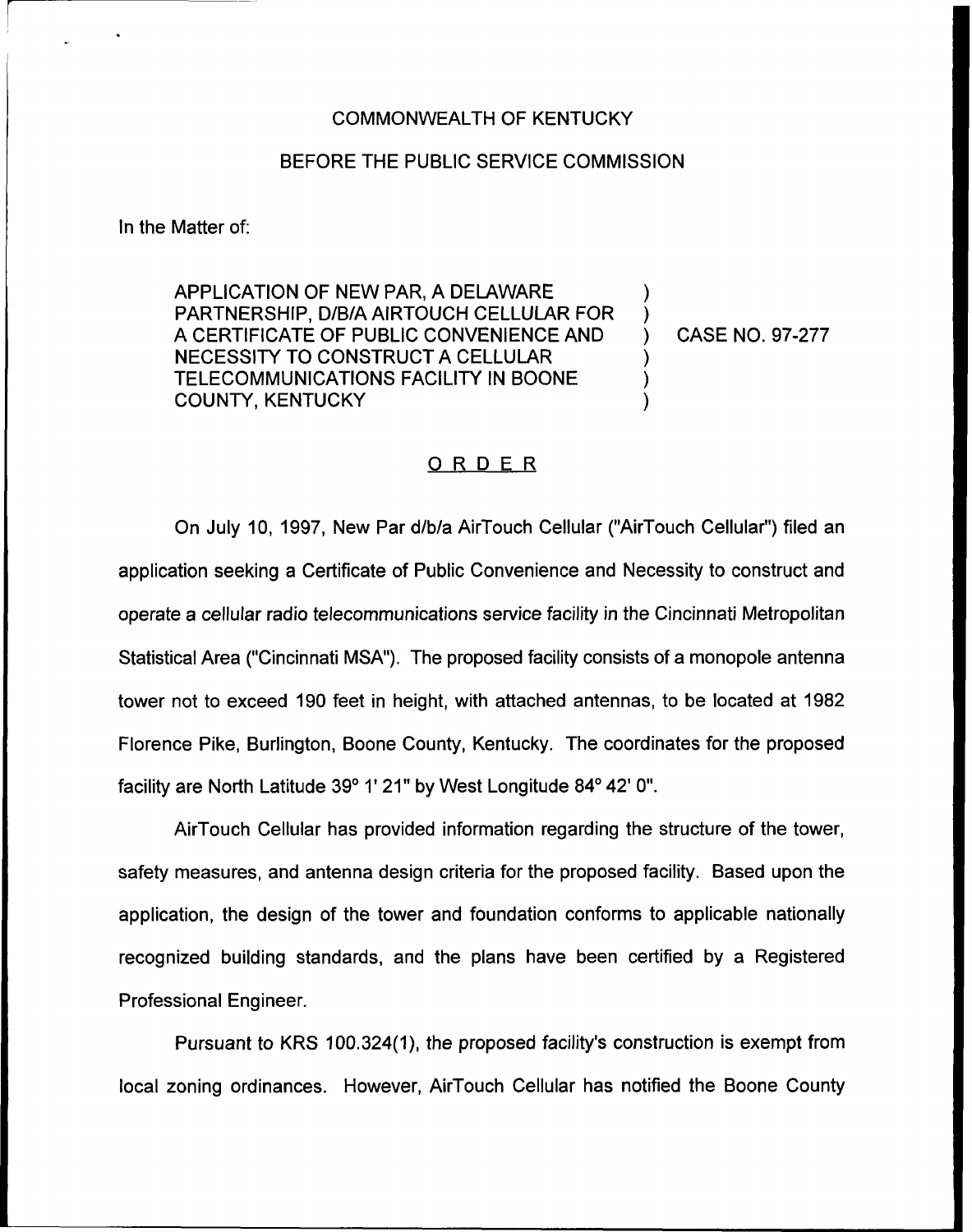Planning Commission ("Planning Commission") of the proposed construction. The Planning Commission filed comments and ultimately intervened in this proceeding. Air Touch Cellular has filed applications with the Federal Aviation Administration and the Kentucky Airport Zoning Commission seeking approval for the construction and operation of the proposed facility. Both applications have been approved.

AirTouch Cellular has filed notices verifying that each person who owns property or resides within 500 feet of the proposed facility has been notified of the pending construction. The notice solicited any comments and informed the property owners and residents of their right to intervene. In addition, AirTouch Cellular has posted notice of the proposed construction in a visible location for at least two weeks after filing its application. The Commission received comments from an adjacent property owner and the Planning Commission regarding the proposed construction and both parties were later granted intervention. A public hearing in this matter was held on November 19, 1997.

During the hearing both intervening parties objected to the proposed construction and advised the Commission of preferable alternative sites in the area. The Planning Commission complained that the proposed construction did not comply with local zoning restrictions and did not conform with the Boone County Comprehensive Plan. The Planning Commission would prefer locating the proposed facility on other property in the area. The adjacent property owner was concerned that the proposed construction would negatively affect the future development and value of his property.

According to testimony presented during the hearing, AirTouch Cellular has received numerous complaints from customers in the area regarding dropped calls and poor connections. AirTouch Cellular claims that the area, including the City of Burlington, is in

 $-2-$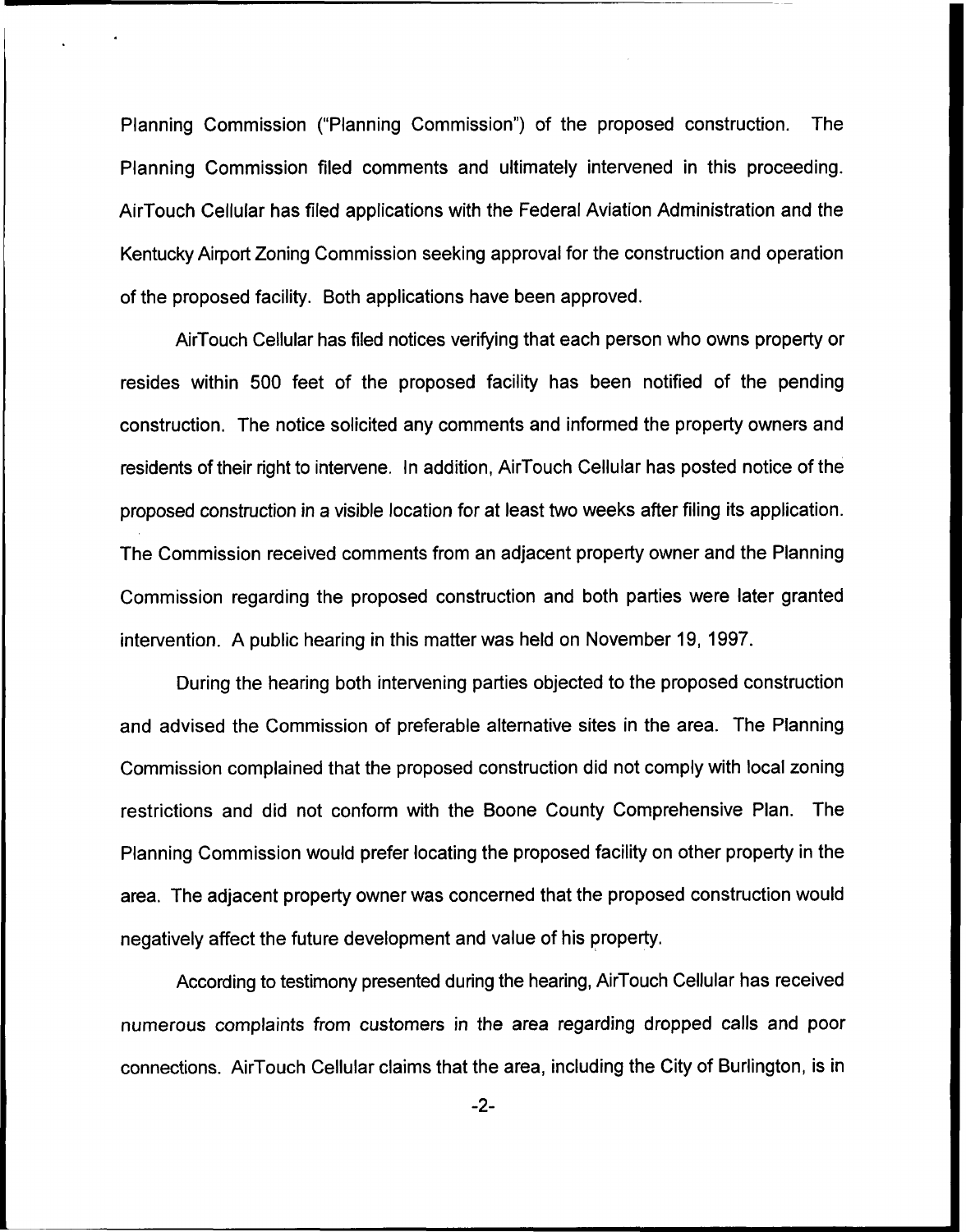desperate need of adequate cellular service. AirTouch Cellular investigated collocating on various alternative sites, and combinations thereof, but determined that the alternatives resulted in less than adequate service as compared to the proposed location. AirTouch Cellular noted that the proposed tower would be constructed to support multiple carriers for future collocations of other wireless facilities. Finally, AirTouch presented evidence indicating that the proposed construction would not negatively impact property values.

The Commission finds that the proposed construction is necessary and that the location proposed by AirTouch Cellular will result in adequate utility service while minimizing any negative impact on surrounding property.

Pursuant to KRS 278.280, the Commission is required to determine proper practices to be observed when it finds, upon complaint or on its own motion, that the facilities of any utility subject to its jurisdiction are unreasonable, unsafe, improper, or insufficient. To assist the Commission in its efforts to comply with this mandate, AirTouch Cellular should notify the Commission if it does not use this antenna tower to provide service in the manner set out in its application and this Order. Upon receipt of such notice, the Commission may, on its own motion, institute proceedings to consider the proper practices, including removal of the unused antenna tower, which should be observed by AirTouch Cellular.

The Commission, having considered the evidence of record and being otherwise sufficiently advised, finds that AirTouch Cellular should be granted a Certificate of Public Convenience and Necessity to construct and operate the proposed facility.

IT IS THEREFORE ORDERED that:

1. AirTouch Cellular is granted a Certificate of Public Convenience and Necessity to construct and operate a monopole antenna tower not to exceed 190 feet in

-3-